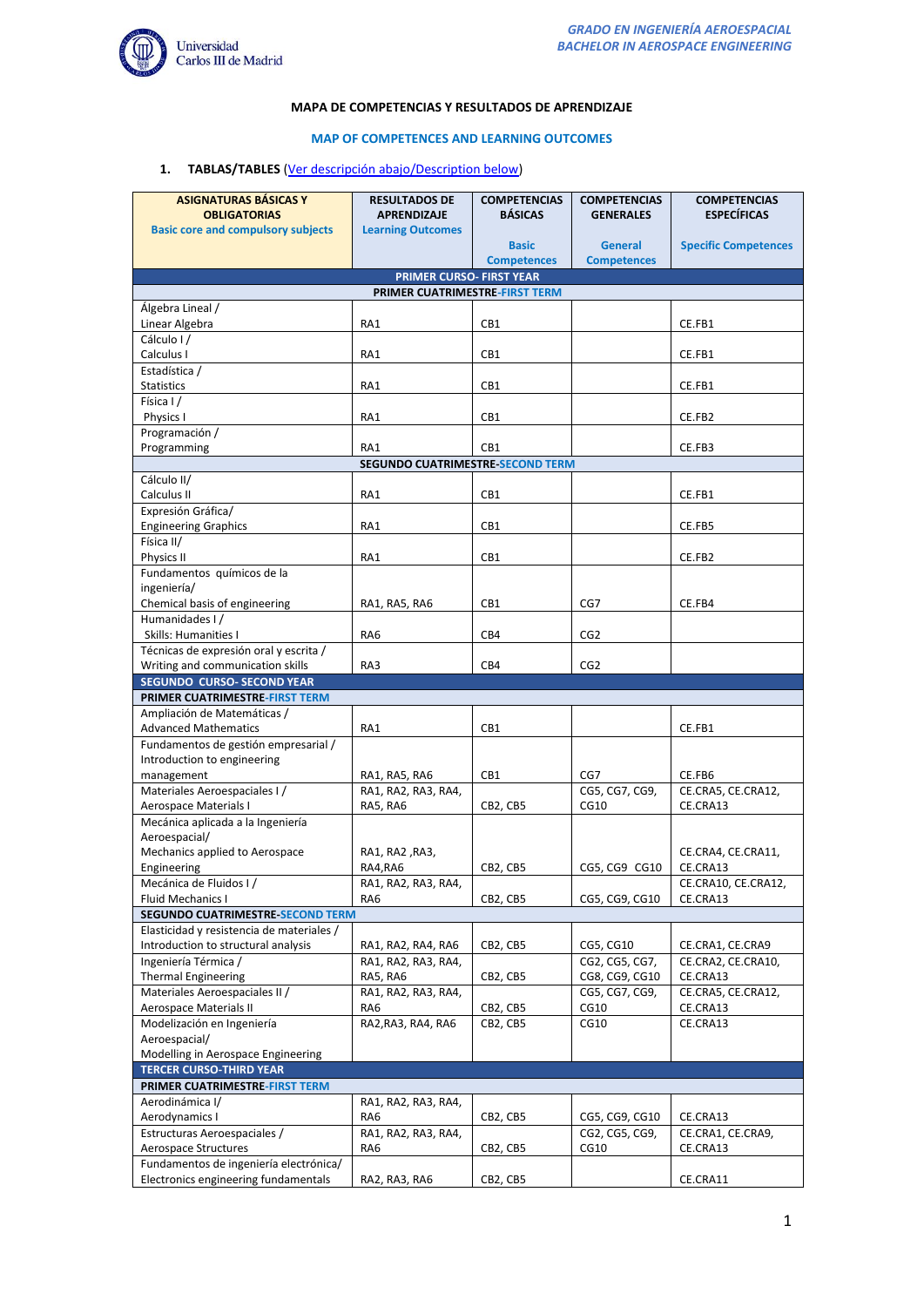

| Humanidades II/                                                                                     |  |
|-----------------------------------------------------------------------------------------------------|--|
| CB4<br>Skills: Humanities II<br>RA7<br>CG2                                                          |  |
| Sistemas e instalaciones del avión /<br>RA1, RA2, RA3, RA5,<br>CG3, CG5, CG8,                       |  |
| Aircraft Systems<br>RA <sub>6</sub><br>CB2, CB5<br>CG9<br>CE.CRA11                                  |  |
| SEGUNDO CUATRIMESTRE SECOND TERM                                                                    |  |
| Diseño Aeroespacial I /<br>RA1, RA2, RA3, RA5,<br>CG1, CG2, CG4,                                    |  |
| CG5, CG9<br>Aerospace Design I<br>RA <sub>6</sub><br>CB2, CB5<br>CE.CRA6, CE.CRA13                  |  |
| Hojas de cálculo. Nivel avanzado/                                                                   |  |
| Advanced knowledge of Spreadsheets<br>CB <sub>3</sub><br>RA3<br>CG10                                |  |
| RA1, RA2, RA3, RA4,<br>Mecánica de Vuelo I/<br>CG5, CG6, CG9,<br>CE.CRA4, CE.CRA12,                 |  |
| Mechanics of Flight I<br>CE.CRA13<br>RA5, RA6<br>CB2, CB5<br>CG10                                   |  |
| Navegación, transporte aéreo y                                                                      |  |
| aeropuertos /<br>CG2, CG3, CG4,<br>CE.CRA3, CE.CRA7,                                                |  |
| CG5, CG7, CG8,<br>CE.CRA8, CE.CRA11,<br>Aerial navigation, air transport and<br>RA1, RA2, RA3, RA5, |  |
| CG9<br>CE.CRA13<br>airports<br>RA6<br>CB2, CB5                                                      |  |
| RA3, RA4<br>CG2<br>CB <sub>3</sub>                                                                  |  |
| Técnicas de búsqueda y uso de la                                                                    |  |
| información /                                                                                       |  |
| <b>Information Skills</b>                                                                           |  |
| <b>CUARTO CURSO-FOURTH YEAR</b>                                                                     |  |
| PRIMER CUATRIMESTRE-FIRST TERM                                                                      |  |
| Aerodinámica II/<br>RA4, RA5<br>CE.TE.VA4, CE.TE.VA6,                                               |  |
| CE.TE.VA7<br>Aerodynamics II                                                                        |  |
| Aeroelasticidad/<br>RA4, RA5<br>CE.TE.VA1, CE.TE.VA7                                                |  |
| Aeroelasticity                                                                                      |  |
| Combustión/<br>RA4, RA5<br>CE.TE.PA2                                                                |  |
| Combustion                                                                                          |  |
| CG1, CG2, CG4,<br>Diseño Aeroespacial II /<br>RA1, RA2, RA3, RA5,<br>CE.CRA1, CE.CRA9,              |  |
| RA <sub>6</sub><br>CB2, CB5<br>CG5, CG9<br>CE.CRA13<br>Aerospace Design II                          |  |
| Diseño de Turbohélices /<br>RA4, RA5<br>CE.TE.PA2                                                   |  |
| Turboprop Design                                                                                    |  |
| Diseño de Turbomáquinas/<br>RA4, RA5<br>CE.TE.PA2                                                   |  |
| <b>Turbomachinery Design</b>                                                                        |  |
| Habilidades profesionales<br>RA6<br>CB4<br>CG11                                                     |  |
| Interpersonales/                                                                                    |  |
| Soft Skills                                                                                         |  |
| Integración de sistemas embarcados /<br>RA4, RA5<br>CE.TE.VA5                                       |  |
| Onboard systems design                                                                              |  |
| <b>SEGUNDO CUATRIMESTRE SECOND TERM</b>                                                             |  |
| Helicopteros y Aeronaves Diversas/<br>RA4, RA5<br>CE.TE.VA2, CE.TE.VA4,                             |  |
| Helicopters and other aircrafts<br>CE.TE.VA7                                                        |  |
| Mecánica de Vuelo II /<br>RA4, RA5<br>CE.TE.VA4, CE.TE.VA6                                          |  |
| Mechanics of Flight II                                                                              |  |
| Motores Cohete /<br>RA4, RA5<br>CE.TE.PA1                                                           |  |
| Rocket Motors                                                                                       |  |
| Propulsión Aeroespacial II/<br>RA4, RA5<br>CE.TE.PA1                                                |  |
| Aerospace Propulsion II                                                                             |  |
| Trabajo Fin de Grado /<br>RA1, RA2, RA3, RA4,<br>CB1, CB2, CB3,<br>CG2, CG7, CG8,                   |  |
| <b>Bachelor Thesis</b><br>RA5, RA6<br>CB4, CB5<br>CG11<br>CE.TFG                                    |  |
| Vehículos Espaciales y Dinámica<br>RA1, RA2, RA3, RA6<br>CB2, CB5<br>CG9<br>CE.CRA13                |  |
| Orbital/                                                                                            |  |
| Space Vehicles and Orbital Dynamics                                                                 |  |

| <b>ASIGNATURAS OPTATIVAS</b><br><b>Elective subjects</b>                                                          | <b>RESULTADOS DE</b><br><b>APRENDIZAJE</b><br><b>Learning outcomes</b> | <b>COMPETENCIAS</b><br><b>BÁSICAS</b> | <b>COMPETENCIAS</b><br><b>GENERALES</b> | <b>COMPETENCIAS</b><br><b>ESPECÍFICAS</b> |
|-------------------------------------------------------------------------------------------------------------------|------------------------------------------------------------------------|---------------------------------------|-----------------------------------------|-------------------------------------------|
|                                                                                                                   |                                                                        | <b>Basic</b><br><b>Competences</b>    | <b>General</b><br><b>Competences</b>    | <b>Specific Competences</b>               |
| Control de sistemas aeroespaciales /<br>Control of aerospace systems                                              | RA4, RA5                                                               |                                       |                                         | CE.TE.VA4. CE.TE.PA1                      |
| Diseño y cálculo de aeronaves /<br>Aircraft Design                                                                | RA4, RA5                                                               |                                       |                                         | CE.TE.VA2, CE.TE.VA6<br>CE.TE.PA1         |
| Estabilidad e integridad de estructuras<br>aeroespaciales /<br>Stability and integrity of aerospace<br>structures | <b>RA4, RA5</b>                                                        |                                       |                                         | CE.TE.VA1, CE.TE.VA7<br>CE.TE.PA3         |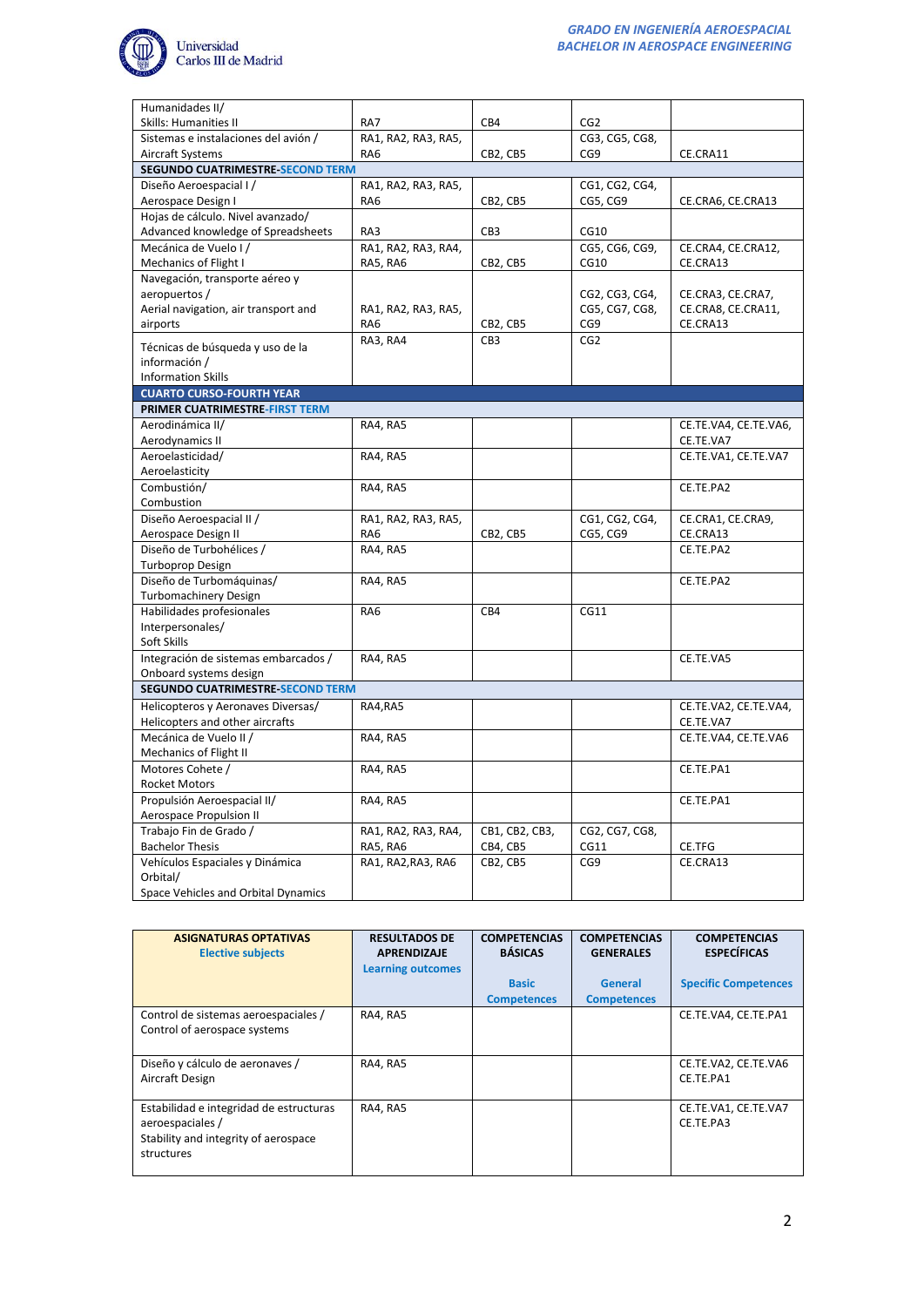

| <b>ASIGNATURAS OPTATIVAS</b><br><b>Elective subjects</b>                                                   | <b>RESULTADOS DE</b><br><b>APRENDIZAJE</b><br><b>Learning outcomes</b> | <b>COMPETENCIAS</b><br><b>BÁSICAS</b> | <b>COMPETENCIAS</b><br><b>GENERALES</b> | <b>COMPETENCIAS</b><br><b>ESPECÍFICAS</b>                                           |
|------------------------------------------------------------------------------------------------------------|------------------------------------------------------------------------|---------------------------------------|-----------------------------------------|-------------------------------------------------------------------------------------|
|                                                                                                            |                                                                        | <b>Basic</b><br><b>Competences</b>    | <b>General</b><br><b>Competences</b>    | <b>Specific Competences</b>                                                         |
| Instrumentación Electrónica en<br>Sistemas Energéticos/<br>Electronic Instrumentation in Energy<br>Systems | RA4, RA5                                                               |                                       |                                         | CE.TE.VA1, CE.TE.VA2,<br>CE.TE.VA4, CE.TE.VA5,<br>CE.TE.VA6, CE.TE.VA7,<br>PA1, PA2 |
| Mecánica de Fluidos II/<br><b>Fluid Mechanics II</b>                                                       | RA4, RA5                                                               |                                       |                                         | CE.TE.VA3, CE.TE.VA7,<br>CE.TE.PA2                                                  |
| Prácticas externas I /<br>Professional Internships I                                                       | RA5, RA6                                                               |                                       | CG5, CG8                                |                                                                                     |
| Prácticas externas II /<br>Professional Internships II                                                     | RA5, RA6                                                               |                                       | CG5, CG8                                |                                                                                     |
| Propulsión Aeroespacial I /<br>Aerospace Propulsion I                                                      | RA4, RA5                                                               |                                       |                                         | CE.TE.PA1, CE.TE.PA2<br>CE.TE.VA4                                                   |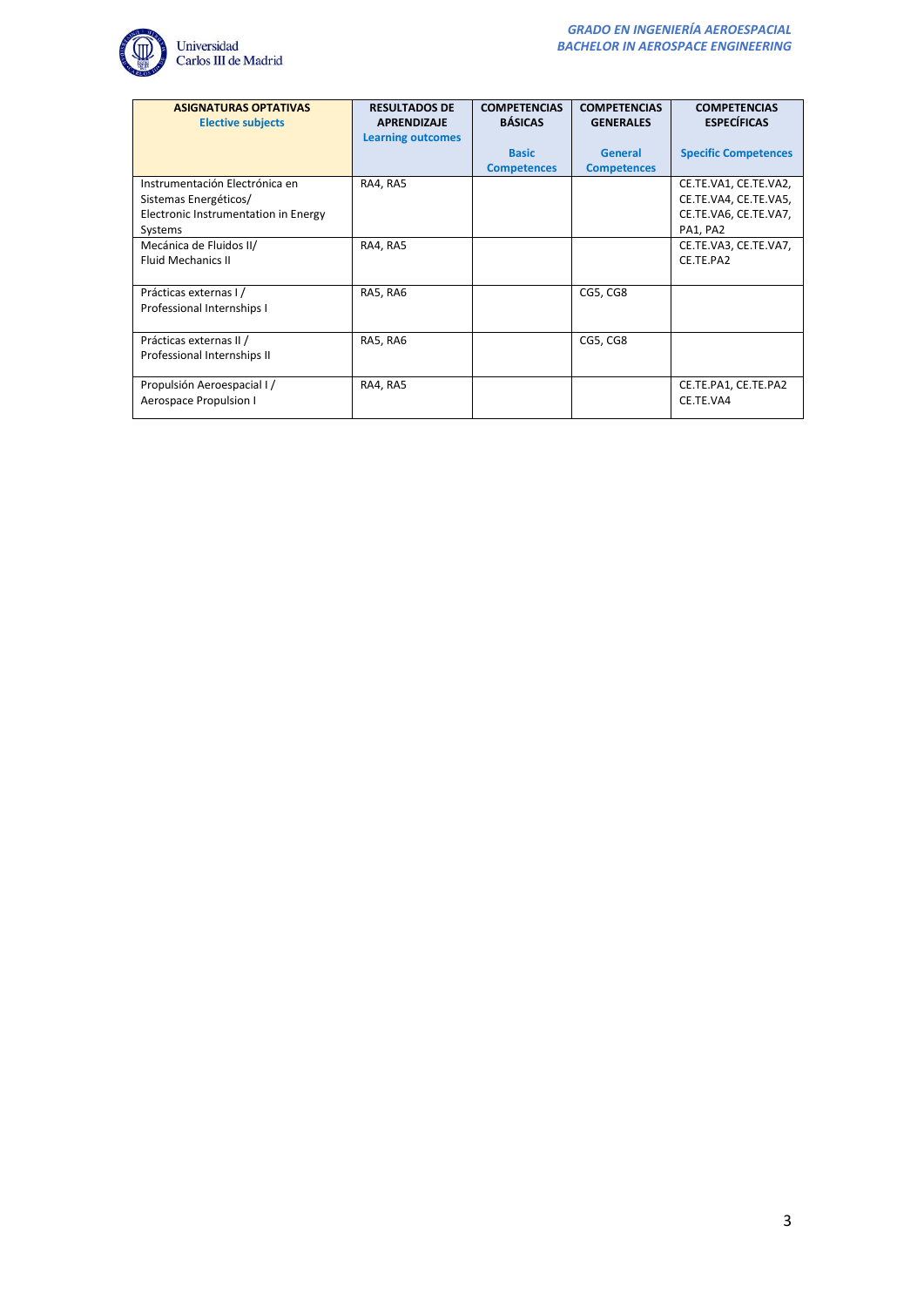

<span id="page-3-0"></span>**2. DESCRIPCIÓN DE RESULTADOS DE APRENDIZAJE Y COMPETENCIAS/DESCRIPTION OF LEARNING OUTCOMES AND COMPETENCES**

#### o **RESULTADOS DE APRENDIZAJE/LEARNING OUTCOMES:**

- RA1: Have basic knowledge and understanding of mathematics, basic sciences, and engineering within the aerospace field, including: behaviour of structures; thermodynamic cycles and fluid mechanics; the air navigation system, air traffic, and coordination with other means of transport; aerodynamic forces; flight dynamics; materials for aerospace use; manufacturing processes; airport infrastructures and buildings. In addition to a specific knowledge and understanding of the specific aircraft and aero-engine technologies in each of the subjects included in this degree.
- RA2: Be able to identify aerospace engineering problems, recognise specifications, collect and interpret data and information, establish different resolution methods and select the most appropriate among the available alternatives.
- RA3: Be able to carry out designs in the field of aerospace vehicles, propulsion systems, navigation and air traffic control, airport infrastructures, or equipment and materials for aerospace use, which comply with the required specifications, collaborating with other engineers and graduates.
- RA4: Graduates will be able to carry out initial research methods approaches commensurate with their level of knowledge involving literature searches, design and execution of experiments, data interpretation, selection of the best proposal and computer simulation.
- RA5: Be able to apply their knowledge and understanding to solve problems and design devices or processes in the field of aerospace engineering in accordance with criteria of cost, quality, safety, efficiency and respect for the environment.
- RA6: Have the necessary skills for the practice of engineering in today's society.

#### o **COMPETENCIAS BÁSICAS/BASIC COMPETENCES:**

- CB1: Que los estudiantes hayan demostrado poseer y comprender conocimientos en un área de estudio que parte de la base de la educación secundaria general, y se suele encontrar a un nivel que, si bien se apoya en libros de texto avanzados, incluye también algunos aspectos que implican conocimientos procedentes de la vanguardia de su campo de estudio/Students have demonstrated possession and understanding of knowledge in an area of study that builds on the foundation of general secondary education, and is usually at a level that, while relying on advanced textbooks, also includes some aspects that involve knowledge from the cutting edge of their field of study
- CB2: Que los estudiantes sepan aplicar sus conocimientos a su trabajo o vocación de una forma profesional y posean las competencias que suelen demostrarse por medio de la elaboración y defensa de argumentos y la resolución de problemas dentro de su área de estudio/Students are able to apply their knowledge to their work or vocation in a professional manner and possess the competences usually demonstrated through the development and defence of arguments and problem solving within their field of study.
- CB3: Que los estudiantes tengan la capacidad de reunir e interpretar datos relevantes (normalmente dentro de su área de estudio) para emitir juicios que incluyan una reflexión sobre temas relevantes de índole social, científica o ética/Students have the ability to gather and interpret relevant data (usually within their field of study) in order to make judgements which include reflection on relevant social, scientific or ethical issues.
- CB4: Que los estudiantes puedan transmitir información, ideas, problemas y soluciones a un público tanto especializado como no especializado/Students should be able to communicate information, ideas, problems and solutions to both specialist and non-specialist audiences.
- CB5: Que los estudiantes hayan desarrollado aquellas habilidades de aprendizaje necesarias para emprender estudios posteriores con un alto grado de autonomía/Students will have developed the learning skills necessary to undertake further study with a high degree of autonomy.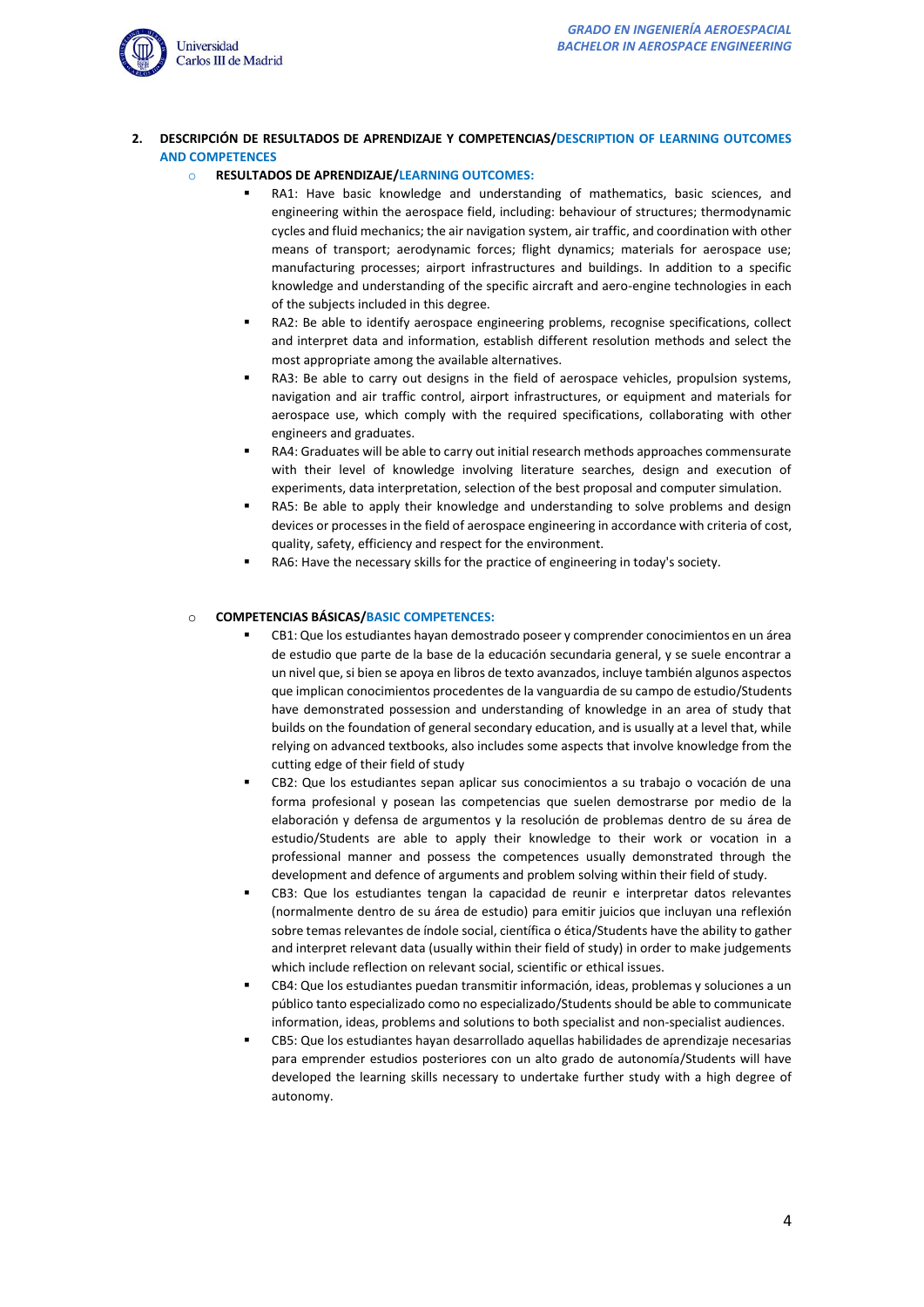

## o **COMPETENCIAS GENERALES/GENERAL COMPETENCES:**

- CG1: Capacidad para el diseño, desarrollo y gestión en el ámbito de la ingeniería aeroespacial./ Capacity for design, development and management in the field of aerospace engineering.
- CG2: Planificación, redacción, dirección y gestión de proyectos, cálculo y fabricación en el ámbito de la ingeniería aeroespacial./ Planning, drafting, direction and management of projects, calculation and manufacturing in the field of aerospace engineering.
- CG3: Instalación explotación y mantenimiento en el ámbito de la ingeniería aeroespacial./ Installation, operation and maintenance in the field of aerospace engineering.
- CG4: Verificación y Certificación en el ámbito de la ingeniería aeroespacial./ Verification and certification in the field of aerospace engineering.
- CG5: Capacidad para llevar a cabo actividades de proyección, de dirección técnica, de peritación, de redacción de informes, de dictámenes, y de asesoramiento técnico en tareas relativas a la Ingeniería Técnica Aeronáutica, de ejercicio de las funciones y de cargos técnicos genuinamente aeroespaciales./ Ability to carry out projection activities, technical management, expert appraisal, drafting of reports, opinions, and technical advice in tasks related to Aeronautical Technical Engineering, the exercise of genuinely aerospace technical functions and positions
- CG6: Capacidad para participar en los programas de pruebas en vuelo para la toma de datos de las distancias de despegue, velocidades de ascenso, velocidades de pérdidas, maniobrabilidad y capacidades de aterrizaje./ Ability to participate in flight test programmes for the collection of data on take-off distances, climb rates, stall speeds, manoeuvrability and landing capabilities.
- CG7: Capacidad de analizar y valorar el impacto social y medioambiental de las soluciones técnicas./ Ability to analyse and assess the social and environmental impact of technical solutions.
- CG8: Conocimiento, comprensión y capacidad para aplicar la legislación necesaria en el ejercicio de la profesión de Ingeniero Técnico Aeronáutico./ Knowledge, understanding and ability to apply the necessary legislation in the exercise of the profession of Aeronautical Technical Engineer.
- CG9: Capacidad para el análisis y la resolución de problemas aeroespaciales en entornos nuevos o desconocidos, dentro de contextos amplios y complejos, integrado en equipos de trabajo multidisciplinares e internacionales./ Ability to analyse and solve aerospace problems in new or unknown environments, within broad and complex contexts, integrated in multidisciplinary and international work teams.
- CG10: Capacidad de uso de herramientas computacionales y experimentales para el análisis y cuantificación de problemas de ingeniería./ Ability to use computational and experimental tools for the analysis and quantification of engineering problems.
- CG11: Desarrollo de la creatividad, liderazgo, iniciativa y espíritu emprendedor/Development of creativity, leadership, initiative and entrepreneurial spirit.

## o **COMPETENCIAS ESPECÍFICAS/SPECIFIC COMPETENCES:**

- CE.FB1: Capacidad para la resolución de los problemas matemáticos que puedan plantearse en la ingeniería. Aptitud para aplicar los conocimientos sobre: álgebra lineal; geometría; geometría diferencial; cálculo diferencial e integral; ecuaciones diferenciales y en derivadas parciales; métodos numéricos; algorítmica numérica; estadística y optimización./ Ability to solve mathematical problems that may arise in engineering. Ability to apply knowledge of: linear algebra; geometry; differential geometry; differential and integral calculus; differential and partial differential equations; numerical methods; numerical algorithms; statistics and optimisation
- CE.FB2: Comprensión y dominio de los conceptos básicos sobre las leyes generales de la mecánica, termodinámica, campos y ondas y electromagnetismo y su aplicación para la resolución de problemas propios de la ingeniería./ Understanding and mastery of the basic concepts of the general laws of mechanics, thermodynamics, fields and waves and electromagnetism and their application to the resolution of engineering problems.
- CE.FB3: Conocimientos básicos sobre el uso y programación de los ordenadores, sistemas operativos, bases de datos y programas informáticos con aplicación en ingeniería./ Basic knowledge on the use and programming of computers, operating systems, databases and computer programs with application in engineering.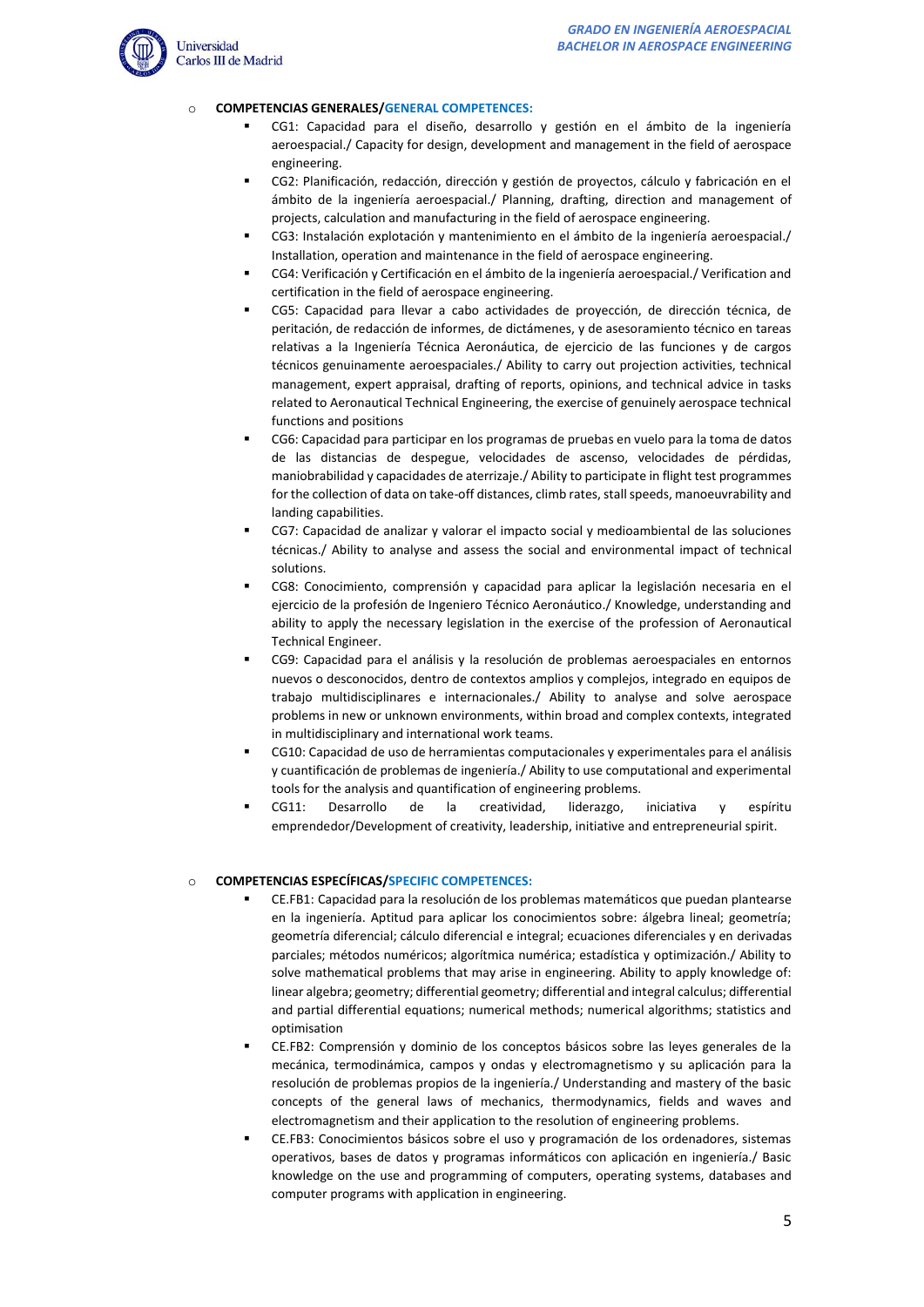

- CE.FB4: Capacidad para comprender y aplicar los principios de conocimientos básicos de la química general, química orgánica e inorgánica y sus aplicaciones en la ingeniería./ Ability to understand and apply the principles of basic knowledge of general chemistry, organic and inorganic chemistry and their applications in engineering.
- CE.FB5:Capacidad de visión espacial y conocimiento de las técnicas de representación gráfica, tanto por métodos tradicionales de geometría métrica y geometría descriptiva, como mediante las aplicaciones de diseño asistido por ordenador. /Capacity for spatial vision and knowledge of graphic representation techniques, both by traditional methods of metric geometry and descriptive geometry, and by means of computer-aided design applications.
- CE.FB6: Conocimiento adecuado del concepto de empresa, marco institucional y jurídico de la empresa. Organización y gestión de empresas. /Adequate knowledge of the concept of company, institutional and legal framework of the company. Company organisation and management.
- CE.CRA1: Comprender el comportamiento de las estructuras ante las solicitaciones en condiciones de servicio y situaciones límite./ Understand the behaviour of structures under stresses in service conditions and limit situations.
- CE.CRA2: Comprender los ciclos termodinámicos generadores de potencia mecánica y empuje./ Understand the thermodynamic cycles that generate mechanical power and thrust.
- CE.CRA3: Comprender la globalidad del sistema de navegación aérea y la complejidad del tráfico aéreo./ Understand the globality of the air navigation system and the complexity of air traffic.
- CE.CRA4: Comprender como las fuerzas aerodinámicas determinan la dinámica del vuelo y el papel de las distintas variables involucradas en el fenómeno del vuelo./ Understand how aerodynamic forces determine the dynamics of flight and the role of the different variables involved in the phenomenon of flight.
- CE.CRA5:Comprender las prestaciones tecnológicas, las técnicas de optimización de los materiales y la modificación de sus propiedades mediante tratamientos./ Understand the technological performance, the techniques for optimising materials and the modification of their properties through treatments.
- CE.CRA6: Comprender los procesos de fabricación./ Understand manufacturing processes.
- CE.CRA7: Comprender la singularidad de las infraestructuras, edificaciones y funcionamiento de los aeropuertos./ Understand the singularity of infrastructures, buildings and operation of airports.
- CE.CRA8: Comprender el sistema de transporte aéreo y la coordinación con otros modos de transporte./ Understand the air transport system and the coordination with other modes of transport.
- CE.CRA9: Conocimiento adecuado y aplicado a la Ingeniería de: Los principios de la mecánica del medio continuo y las técnicas de cálculo de su respuesta./ Adequate knowledge and applied to Engineering of: The principles of the mechanics of the continuous medium and the techniques for calculating its response.
- CE.CRA10: Conocimiento adecuado y aplicado a la Ingeniería de: Los conceptos y las leyes que gobiernan los procesos de transferencia de energía, el movimiento de los fluidos, los mecanismos de transmisión de calor y el cambio de materia y su papel en el análisis de los principales sistemas de propulsión aeroespaciales./ Adequate knowledge and application to Engineering of: The concepts and laws governing energy transfer processes, fluid motion, heat transfer mechanisms and matter change and their role in the analysis of the main aerospace propulsion systems.
- CE.CRA11: Conocimiento adecuado y aplicado a la ingeniería de: Los elementos fundamentales de los diversos tipos de aeronaves; los elementos funcionales del sistema de navegación aérea y las instalaciones eléctricas y electrónicas asociadas; los fundamentos del diseño y construcción de aeropuertos y sus diversos elementos./ Adequate knowledge and application to engineering of: The fundamental elements of the various types of aircraft; the functional elements of the air navigation system and associated electrical and electronic installations; the fundamentals of airport design and construction and their various elements.
- CE.CRA12: Conocimiento adecuado y aplicado a la Ingeniería de: Los fundamentos de la mecánica de fluidos; los principios básicos del control y la automatización del vuelo; las principales características y propiedades físicas y mecánicas de los materiales./ Adequate knowledge and application to engineering of: The fundamentals of fluid mechanics; the basic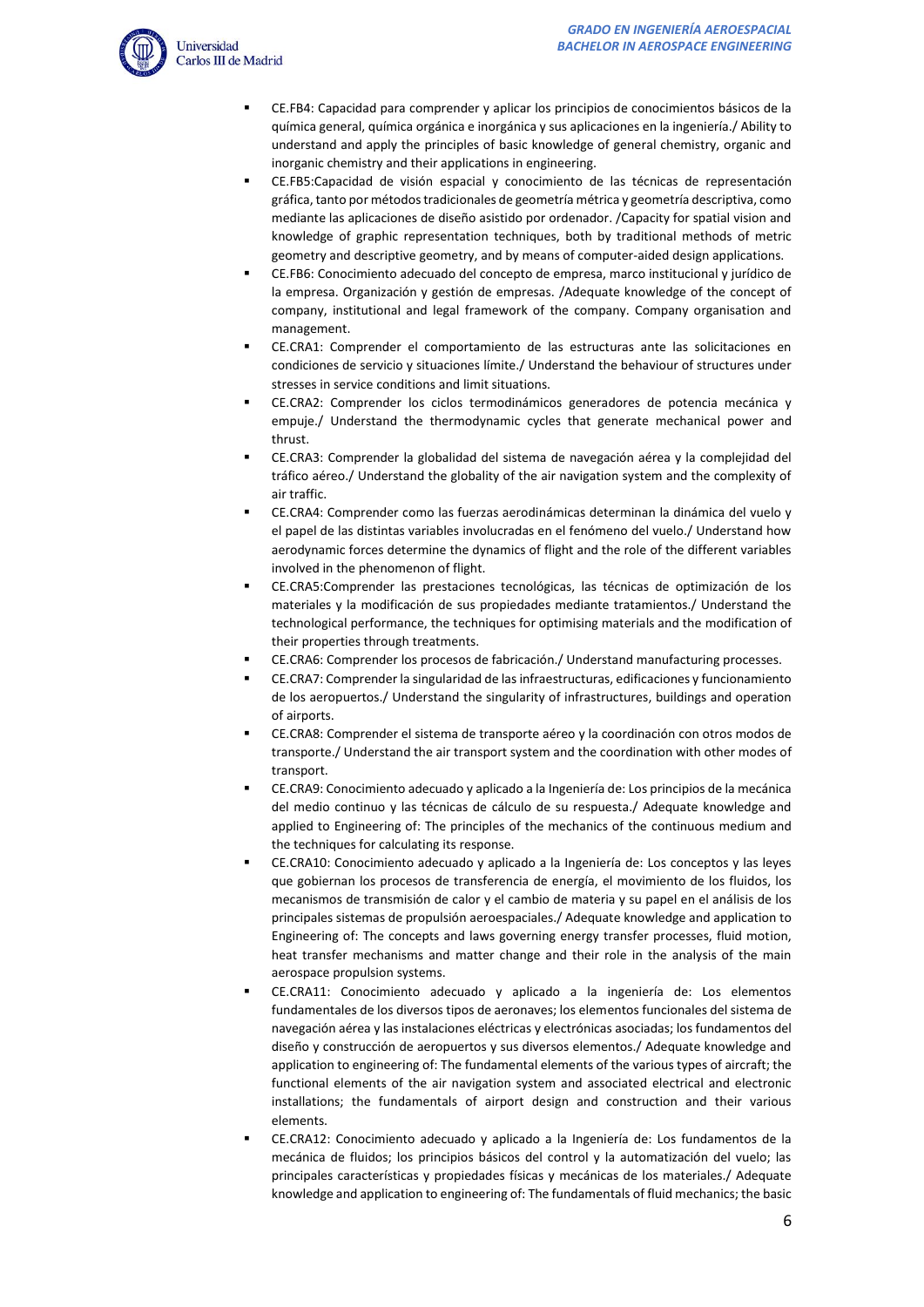

principles of flight control and automation; the main physical and mechanical characteristics and properties of materials.

- CE.CRA13: Conocimiento aplicado de: la ciencia y tecnología de los materiales; mecánica y termodinámica; mecánica de fluidos; aerodinámica y mecánica del vuelo; sistemas de navegación y circulación aérea; tecnología aeroespacial; teoría de estructuras; transporte aéreo; economía y producción; proyectos; impacto ambiental./ Applied knowledge of: the science and technology of materials; mechanics and thermodynamics; fluid mechanics; aerodynamics and flight mechanics; navigation and air traffic systems; aerospace technology; theory of structures; air transport; economics and production; projects; environmental impact.
- CE.TE.VA1: Conocimiento adecuado y aplicado a la Ingeniería de: La mecánica de fractura del medio continuo y los planteamientos dinámicos, de fatiga de inestabilidad estructural y de aeroelasticidad./Conocimiento adecuado y aplicado a la Ingeniería de: La mecánica de fractura del medio continuo y los planteamientos dinámicos, de fatiga de inestabilidad estructural y de aeroelasticidad.
- CE.TE.VA2: Conocimiento adecuado y aplicado a la Ingeniería de: Los fundamentos de sostenibilidad, mantenibilidad y operatividad de los vehículos aeroespaciales/Conocimiento adecuado y aplicado a la Ingeniería de: Los fundamentos de sostenibilidad, mantenibilidad y operatividad de los vehículos aeroespaciales
- CE.TE.VA3: Conocimiento adecuado y aplicado a la Ingeniería de: Los fundamentos de la mecánica de fluidos que describen el flujo en todos los regímenes, para determinar las distribuciones de presiones y las fuerzas sobre las aeronaves/Conocimiento adecuado y aplicado a la Ingeniería de: Los fundamentos de la mecánica de fluidos que describen el flujo en todos los regímenes, para determinar las distribuciones de presiones y las fuerzas sobre las aeronaves
- CE.TE.VA4: Conocimiento adecuado y aplicado a la Ingeniería de: Los fenómenos físicos del vuelo, sus cualidades y su control, las fuerzas aerodinámicas, y propulsivas, las actuaciones, la estabilidad./ Conocimiento adecuado y aplicado a la Ingeniería de: Los fenómenos físicos del vuelo, sus cualidades y su control, las fuerzas aerodinámicas, y propulsivas, las actuaciones, la estabilidad.
- CE.TE.VA5: Conocimiento adecuado y aplicado a la Ingeniería de: Los sistemas de las aeronaves y los sistemas automáticos de control de vuelo de los vehículos aeroespaciales/ Conocimiento adecuado y aplicado a la Ingeniería de: Los sistemas de las aeronaves y los sistemas automáticos de control de vuelo de los vehículos aeroespaciales
- CE.TE.VA6: Conocimiento adecuado y aplicado a la Ingeniería de: los métodos de cálculo de diseño y proyecto aeronáutico; el uso de la experimentación aerodinámica y de los parámetros más significativos en la aplicación teórica; el manejo de las técnicas experimentales, equipamiento e instrumentos de medida propios de la disciplina; la simulación, diseño, análisis e interpretación de experimentación y operaciones en vuelo;los sistemas de mantenimiento y certificación de aeronaves./ Conocimiento adecuado y aplicado a la Ingeniería de: los métodos de cálculo de diseño y proyecto aeronáutico; el uso de la experimentación aerodinámica y de los parámetros más significativos en la aplicación teórica; el manejo de las técnicas experimentales, equipamiento e instrumentos de medida propios de la disciplina; la simulación, diseño, análisis e interpretación de experimentación y operaciones en vuelo;los sistemas de mantenimiento y certificación de aeronaves.
- CE.TE.VA7: Conocimiento aplicado de: aerodinámica; mecánica y termodinámica, mecánica del vuelo, ingeniería de aeronaves (ala fija y alas rotatorias), teoría de estructuras./ Conocimiento aplicado de: aerodinámica; mecánica y termodinámica, mecánica del vuelo, ingeniería de aeronaves (ala fija y alas rotatorias), teoría de estructuras.
- CE.TE.PA1: Conocimiento adecuado y aplicado a la Ingeniería de: los métodos de cálculo y de desarrollo de instalaciones de los sistemas propulsivos; la regulación y control de instalaciones de los sistemas propulsivos; el manejo de las técnicas experimentales, equipamiento e instrumentos de medida propios de la disciplina; los combustibles y lubricantes empleados en los motores de aviación y automoción; la simulación numérica de los procesos físico-matemáticos más significativos; los sistemas de mantenimiento y certificación de los motores aeroespaciales./Appropriate knowledge applied to Engineering of: the methods of calculation and development of propulsion systems installations; the regulation and control of propulsion systems installations; the handling of experimental techniques, equipment and measuring instruments specific to the discipline; the fuels and lubricants used in aviation and automotive engines; the numerical simulation of the most